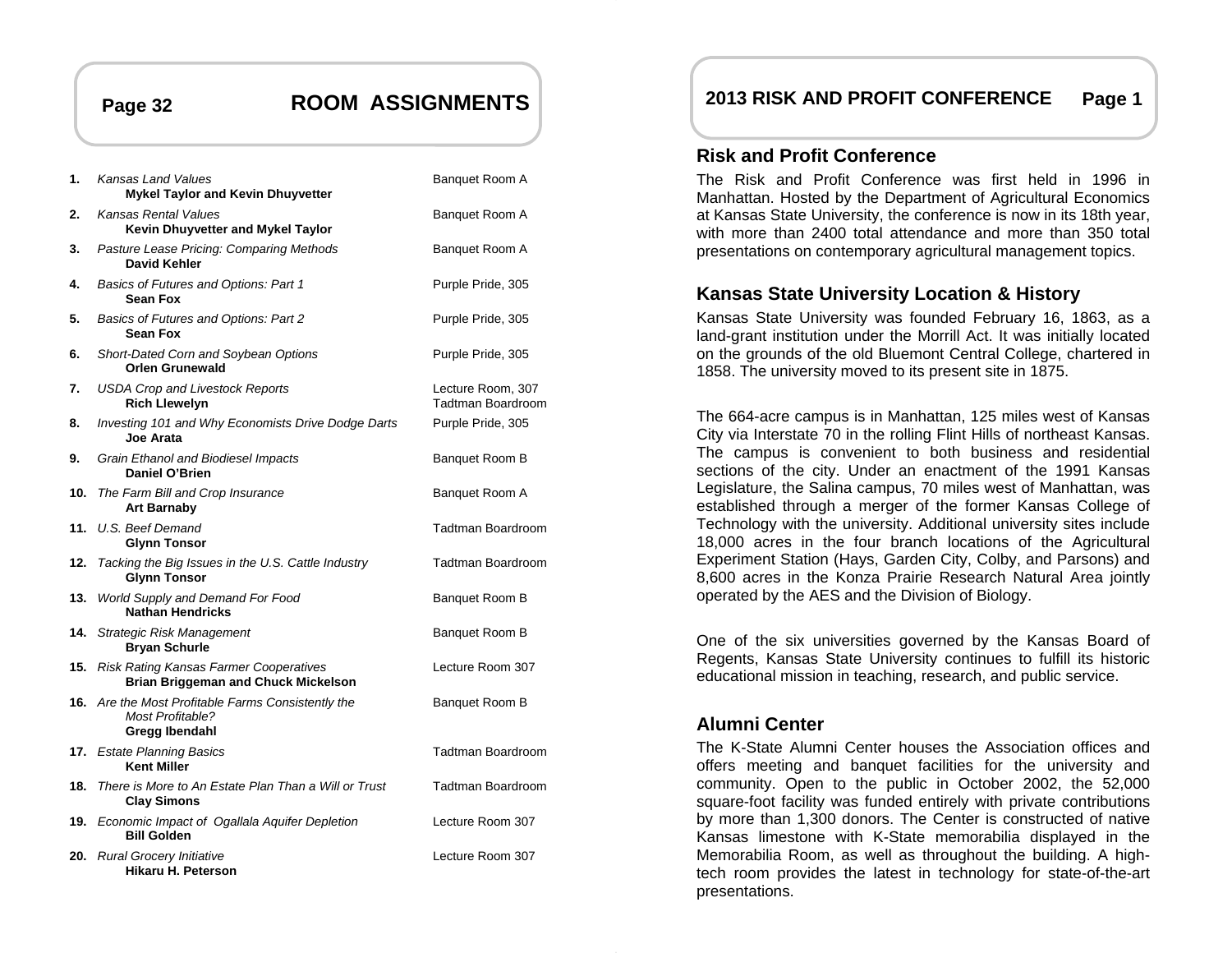**Page 2 SESSIONS AND TOPICS** 

## **WEDNESDAY, AUGUST 21, 2013**

**10:30 am – 12:00 pm REGISTRATION** 

**11:30 am – 12:30 pm LUNCH** 

**12:30 pm – 1:45 pm KEYNOTE ADDRESS**  *"Grain Markets and the RFS: All Eyes on the EPA"*  **Scott Irwin:** Laurence J. Norton Chair of Agricultural Marketing University of Illinois, Champaign, IL

**2:00 pm – 2:50 pm SESSION I Mykel Taylor and Kevin Dhuyvetter <b>Banquet Room A** *Kansas Land Values -- How Do Survey Values Compare With Transaction Prices?* **Dan O'Brien** Banquet Room B *Corn and Grain Sorghum Production Efficiency in Kansas*  **Sean Fox** Banquet Room C *Basics of Futures and Options: Part 1*  **Hikaru Peterson** Lecture Room, 307 *Rural Grocery Initiative* 

**3:00 pm – 3:50 pm SESSION II Kevin Dhuyvetter and Mykel Taylor Banquet Room A** *Kansas Rental Values -- What Cash Rent Information is Right?*  **Gregg Ibendahl** Banquet Room B *Are the Most Profitable Farms Consistently the Most Profitable?*  **Kent Miller**  Tadtman Board Room, 201 *Estate Planning: Important Issues*  **Sean Fox** Banquet Room C *Basics of Futures and Options: Part 2*  **Rich Llewelyn** Lecture Room, 307 *USDA Crop and Livestock Reports: What, When, and Where?* 

## **2013 RISK AND PROFIT CONFERENCE Page 31**



## **Kick-Off Session: November 19-20, 2013 Concluding Session: February 18-19, 2014**

## **Distance Education for Agricultural Producers**

An innovative educational program for progressive farmers and ranchers, MAST delivers farm management information via state-of-the-art technology that fits your needs.

## **For more information, contact:**

Judy Maberry Phone: (785) 532-4493; Fax: (785) 532-6925 judym@k-state.edu

# **www.AgManager.info/MAST**



**K-State Department of Agricultural Economics** Graduate Programs (M.S. and Ph.D.) **John Crespi**  Director of Graduate Studies 310 Waters Hall Manhattan, KS 66506 **jcrespi@agecon.ksu.edu**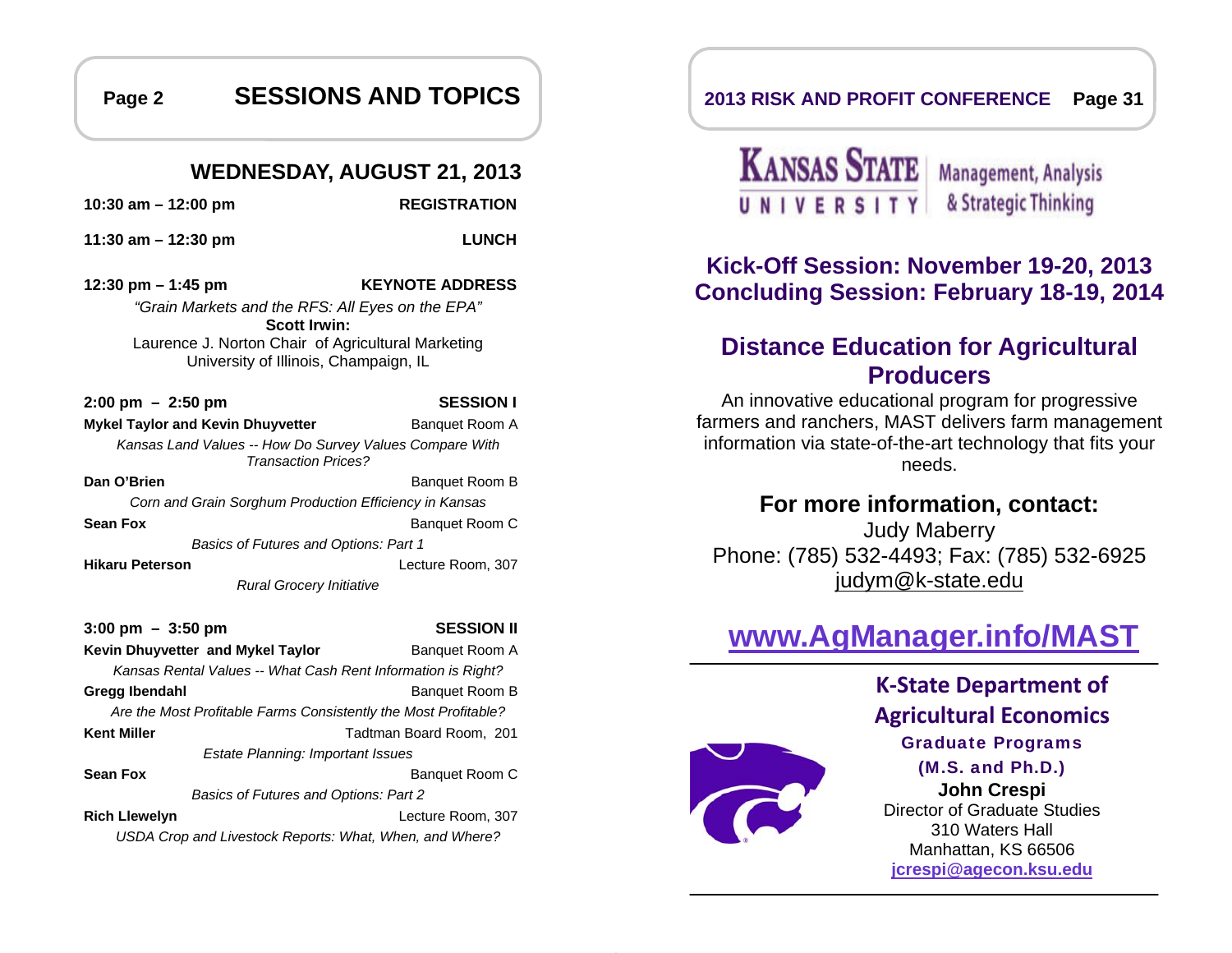## **Page 30 TRADE SHOW EXHIBITORS**



## **AgManager.info**

- **AAEA Outstanding Electronic Media Education Award.** 
	- **Over 70,000 visits per month.**
	- **YOUR ag information source.**

## **www.AgManager.info**



# **AgManager.info Sponsorship Program**

## **Become a Sponsor: www.AgManager.info/sponsors**



#### Master of Agribusiness Distance Education Dept. of Agricultural Economics 324 Waters Hall Manhattan, KS 66506 Phone: (785) 532-4495 Fax: (785) 532-6925

## *www.mab.ksu.edu*



**Kansas Farm Management Association**  Kansas State University 308 Waters Hall Manhattan, KS 66506 Phone: 785.532.8706 Fax: 785.532.6925

## **www.AgManager.info/KFMA**

## **2013 RISK AND PROFIT CONFERENCE Page 3**

### **4:00 pm – 4:50 pm SESSION III David Kehler Banquet Room A** *Pasture Lease Pricing, a Comparison of Methods*  **Dan O'Brien Banquet Room B** *Corn and Grain Sorghum Production Efficiency in Kansas*  **Clay Simons** Tadtman Board Room, 201 *There's More to an Estate Plan Than a Will or Trust* **Joe Arata** Banquet Room C *Investing 101 and Why Economists Drive Dodge Darts*  **Bill Golden** Lecture Room, 307 *Economic Impacts of the Ogallala Aquifer Depletion in West-Central Kansas*

**5:00 pm - 6:00 pm Social & Cash Bar**

**6:00 pm - 6:45 pm DINNER** 

**6:45 pm - 8:00 pm EVENING SPEAKER**  *"A Conversation With A Kansas Producer"***Terry Kastens**  Herndon, Kansas

> Moderated by: **Eric Atkinson**  K-State Radio Network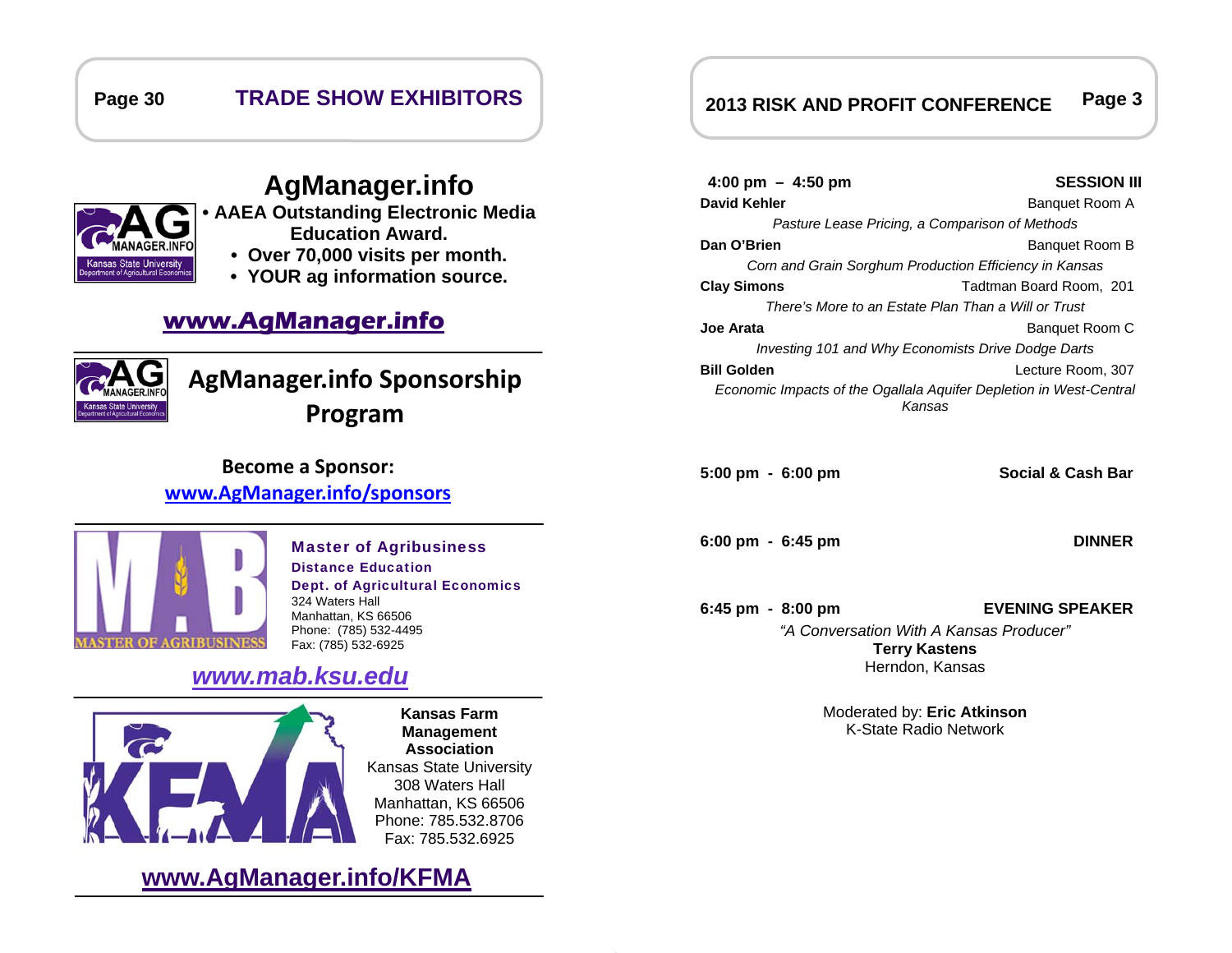#### **THURSDAY, AUGUST 22, 2013 Page 4 Page 29 2013 RISK AND PROFIT CONFERENCE**

**6:45 am - 7:15 am BREAKFAST 7:15 am - 9:00 am GENERAL SESSION**  *Grain Outlook:* **Dan O'Brien** *Livestock Outlook***: Glynn Tonsor 9:00 am - 9:10 am Am Break** Break **9:10 am - 10:00 am SESSION IV Art Barnaby** Banquet Room A *The Farm Bill and Crop Insurance*  **Bryan Schurle** Banquet Room B *Strategic Risk Management*  **Kent Miller Tadtman Board Room, 201** *Estate Planning: Important Issues*  **Orlen Grunewald** Purple Pride Room, 305 *Short-Dated Corn and Soybean Options*  **Hikaru Peterson** Lecture Room, 307 *Rural Grocery Initiative*  **10:10 am - 11:00 am SESSION V Mykel Taylor and Kevin Dhuyvetter <b>Banquet Room A** *Kansas Land Values -- How Do Survey Values Compare With Transaction Prices?* **Nathan Hendricks** Banquet Room B *World Supply and Demand for Food: An Historical Perspective and Future Prospects*  **Clay Simons** Tadtman Board Room, 201 *There's More to an Estate Plan Than a Will or Trust* **Joe Arata** Purple Pride Room, 305 *Investing 101 and Why Economists Drive Dodge Darts*  **Bill Golden** Lecture Room, 307 *Economic Impacts of the Ogallala Aquifer Depletion in West-Central Kansas* **11:10 am - 12:00 am SESSION VI Kevin Dhuyvetter and Mykel Taylor Fig. 20. Banquet Room A** *Kansas Rental Values -- What Cash Rent Information is Right?*  **Bryan Schurle** Banquet Room B *Strategic Risk Management* 



## KANSAS SOYBEAN COMMISSION

**2930 SW Wanamaker Drive Topeka, Kansas 66614 800-328-7390 or 877-KS-SOYBEAN Fax: 785-271-1302 Email: hupe@kansassoybeans.org**

# **www.kansassoybeans.org**



# Kansas Agricultural Mediation Services

## (KAMS)

2-A Edwards Hall, Kansas State University Manhattan, KS 66506 (800) 321-3276 Fax: (785) 532-6532 Email: fbuhler@k-state.edu

# *www.ksre.ksu.edu/kams*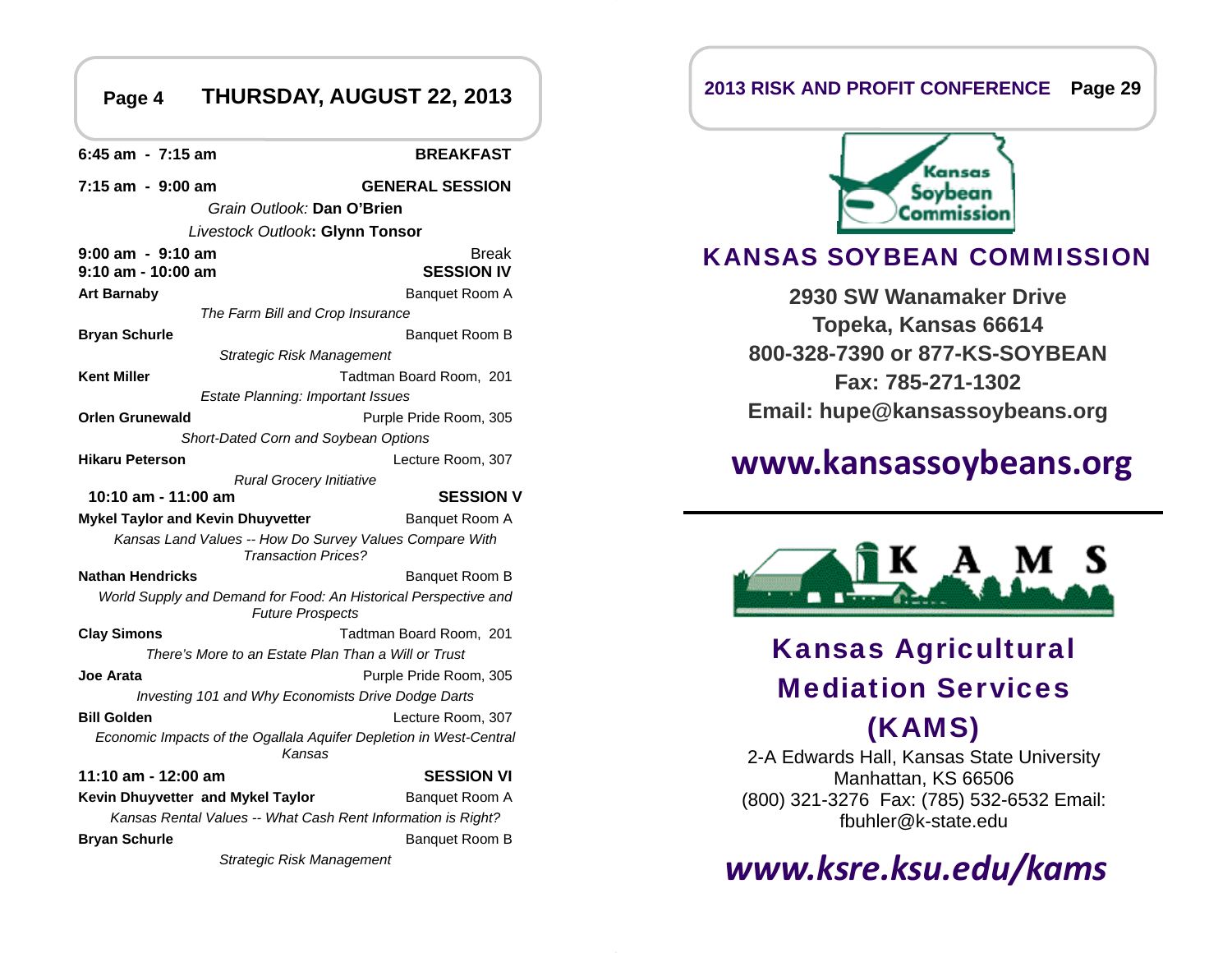

www.midwestfarmconsultants.com

#### **2013 RISK AND PROFIT CONFERENCE Page 5**

| 11:10 am - 12:00 pm<br><b>Glynn Tonsor</b>                                                         | <b>SESSION VI (Continued)</b><br>Tadtman Board Room, 201        |  |  |
|----------------------------------------------------------------------------------------------------|-----------------------------------------------------------------|--|--|
| U.S. Beef Demand: Recent Project Synthesis and Expert Views on the<br>Next 10 Years                |                                                                 |  |  |
| <b>Orlen Grunewald</b>                                                                             | Purple Pride Room, 305                                          |  |  |
| Short-Dated Corn and Soybean Options                                                               |                                                                 |  |  |
| <b>Brian Briggeman and Chuck Mickelson</b>                                                         | Lecture Room, 307                                               |  |  |
| Risk Rating Kansas Farmer Cooperatives: An Application of the Moody's<br>Rating Methodology        |                                                                 |  |  |
| 12:10 - 12:50 pm                                                                                   | <b>LUNCH</b>                                                    |  |  |
| 1:00 pm - 1:50 pm                                                                                  | <b>SESSION VII</b>                                              |  |  |
| David Kehler                                                                                       | Banquet Room A                                                  |  |  |
| Pasture Lease Pricing, a Comparison of Methods                                                     |                                                                 |  |  |
| <b>Nathan Hendricks</b>                                                                            | Banquet Room B                                                  |  |  |
| World Supply and Demand for Food: An Historical Perspective and Future<br>Prospects                |                                                                 |  |  |
| <b>Glynn Tonsor</b>                                                                                | Tadtman Board Room, 201                                         |  |  |
| Tackling Big Issues in the US Cattle Industry: An Interactive 'Clicker<br>Session'                 |                                                                 |  |  |
| <b>Sean Fox</b>                                                                                    | Purple Pride Room, 305                                          |  |  |
| Basics of Futures and Options: Part 1                                                              |                                                                 |  |  |
| <b>Brian Briggeman and Chuck Mickelson</b><br>Lecture Room, 307                                    |                                                                 |  |  |
| Risk Rating Kansas Farmer Cooperatives: An Application of the Moody's<br><b>Rating Methodology</b> |                                                                 |  |  |
| 2:00 pm - 2:50 pm                                                                                  | <b>SESSION VIII</b>                                             |  |  |
| <b>Art Barnaby</b>                                                                                 | Banquet Room A                                                  |  |  |
| The Farm Bill and Crop Insurance                                                                   |                                                                 |  |  |
| Gregg Ibendahl                                                                                     | Banquet Room B                                                  |  |  |
|                                                                                                    | Are the Most Profitable Farms Consistently the Most Profitable? |  |  |
| <b>Rich Llewelyn</b><br>Tadtman Board Room, 201                                                    |                                                                 |  |  |
| USDA Crop and Livestock Reports: What, When, and Where?                                            |                                                                 |  |  |
| <b>Sean Fox</b>                                                                                    | Purple Pride Room, 305                                          |  |  |
| Basics of Futures and Options: Part 2                                                              |                                                                 |  |  |
| 3:00 pm - 3:30 pm                                                                                  | <b>GENERAL SESSION</b>                                          |  |  |
| Panel Discussion and Q&A                                                                           |                                                                 |  |  |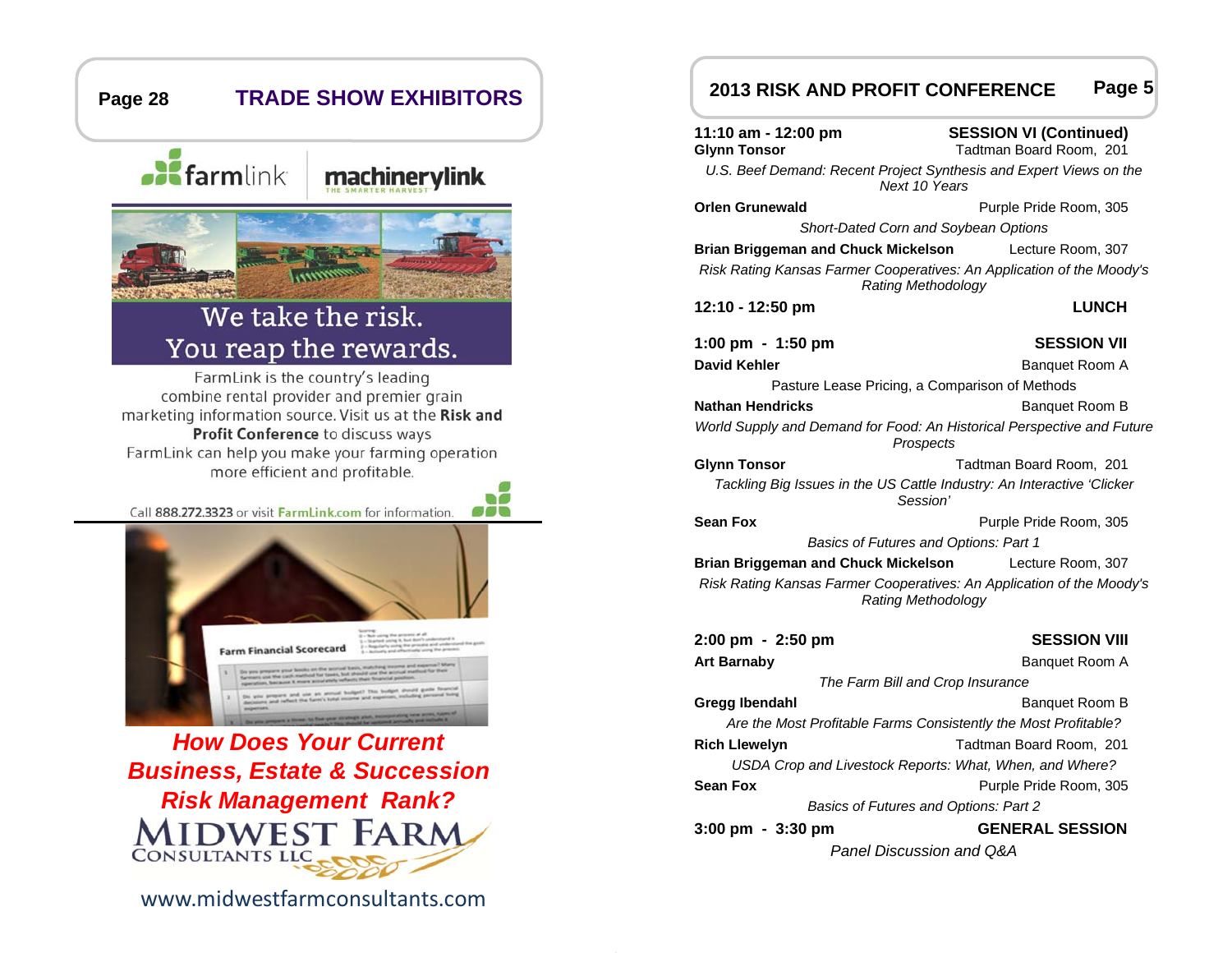## **Page 6 WEDNESDAY, AUGUST 21, 2013**

## **12:30 pm – 1:45 pm KEYNOTE ADDRESS**  *"Grain Markets and the RFS: All Eyes on the EPA"*

**Dr. Scott H. IrwinLaurence J. Norton Chair of Agricultural Marketing University of Illinois, Champaign, Illinois**

**Dr. Scott Irwin** is recognized as a national and international leader in agricultural economics. His research on agricultural marketing and price analysis, commodity market efficiency, and speculation in commodity markets is widelycited by other academic researchers and in high demand among market participants, policy-makers, and the media. He has produced over 200 scholarly publications in his career, with numerous articles in the leading academic journals, such as the *American Journal of Agricultural Economics* and the *Review of Agricultural Economics.*

Irwin's research and outreach programs have had a significant and positive impact on the agricultural community, including *AgMAS*, a nationally-recognized project that provides performance evaluations of agricultural market advisory services and *farmdoc,* an award-winning Extension program that provides comprehensive risk management information and analysis for farmers and agribusinesses in the United States. Irwin recently led the effort to create *farmgate*, which integrates, synthesizes, and summarizes information available to Midwest farmers and agribusinesses across the spectrum of agricultural disciplines.

In recent years, Irwin has made important contributions to the international debate on the role of speculators in commodity futures markets. He has been widely quoted as an authority on futures speculation in the financial press (e.g., *Barron's*, *The Economist*, *Institutional Investor* and *The Wall Street Journal*). He has testified before the House of Representatives Committee on Agriculture.

Irwin's lifelong fascination with agricultural economics began at an early age on the family farm in west central Iowa. Trips to the local grain elevator sparked his interest in ag marketing and price analysis, and he pursued that interest at Iowa State University, earning a bachelor's degree in agricultural business. He earned both an M.S. and Ph.D. in agricultural economics at Purdue University.

Irwin joined the faculty of the Department of Agricultural Economics and Rural Sociology at The Ohio State University in 1985. He was named the Francis B. McCormick Professor of Agricultural Marketing and Policy at Ohio State in 1996. During 1993-1994, Irwin served as a Visiting Scholar in the Office for Futures and Options Research at the University of Illinois. In 1997, he joined the faculty of the Department of Agricultural and Consumer Economics at the University of Illinois; he was named the Laurence J. Norton Chair of Agricultural Marketing in 2004. Irwin teaches commodity price analysis and futures market research.

## **2013 RISK AND PROFIT CONFERENCE Page 27**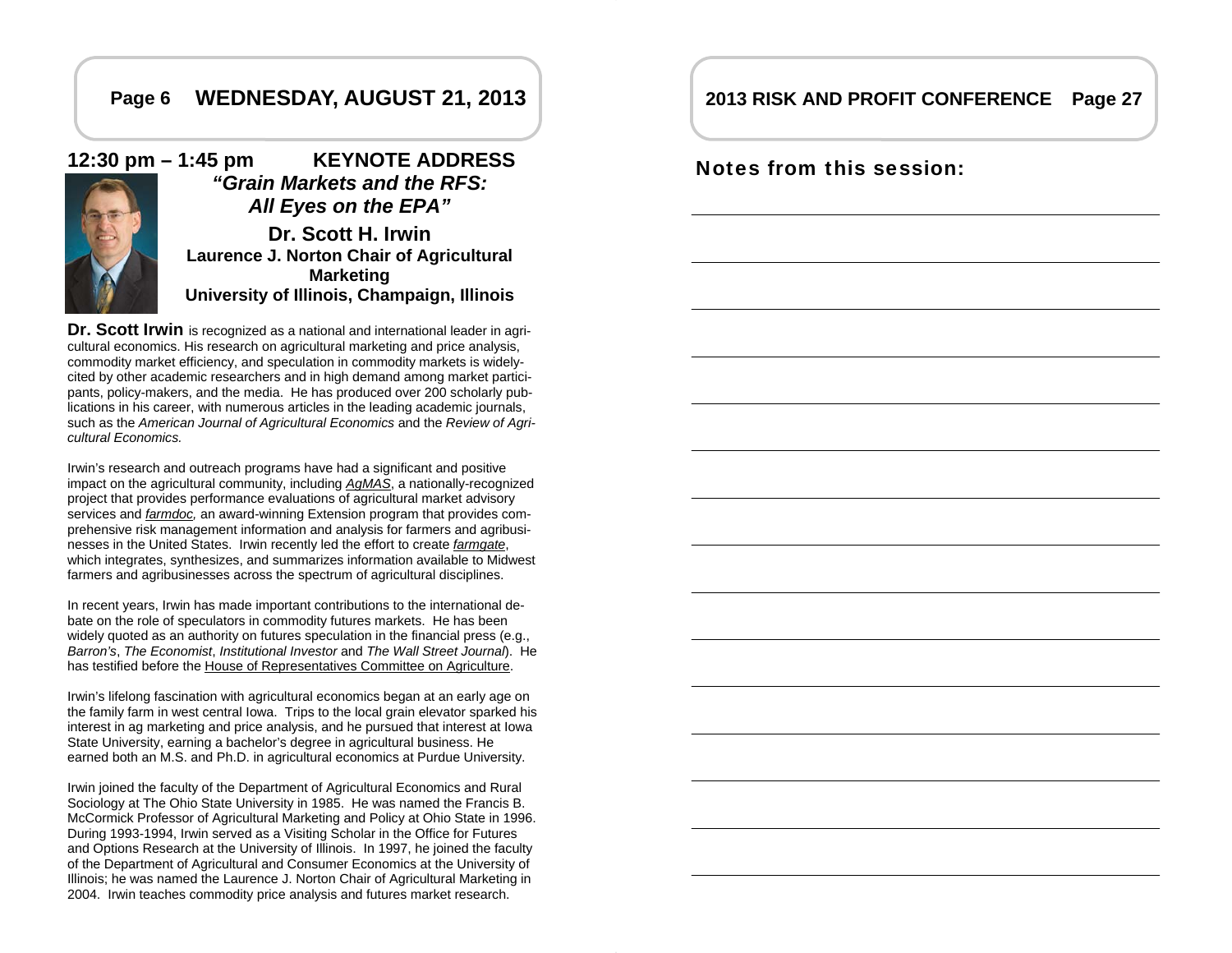## **Page 26 THURSDAY, AUGUST 22, 2013**

## **2:00 pm – 2:50 pm SESSION VIII**

Art Barnaby **Banquet Room A** 

#### *The Farm Bill and Crop Insurance*

*How much would be saved by elimination of the harvest price is a hotly debated topic. In order for the elimination of the harvest price to reduce taxpayer's costs, it requires a significant price increase combined with a significant yield loss. There have been 2 out of the last 21 years that met both conditions on corn and 2012 was one of those years. Reduction in harvest price subsidy is only one of many ways to reduce the taxpayers' costs. This presentation will cover alternatives and consequences caused by reduced taxpayer support for crop insurance.* 

#### **Gregg Ibendahl Banquet Room B**

*Are the Most Profitable Farms Consistently the Most Profitable? Whether by luck, better management, more rainfall, or a different enterprise mix, some farmers will be more profitable than other farmers. However, over a period of years, is there consistency among the population of farmers who are most profitable? Are the most profitable farms in any given year also the most profitable farms over a long-term time horizon? This paper investigates a 15-year panel data set of similar farms from Kansas to determine if the most profitable farms are consistent across time. We find that both management and weather/luck contribute to overall profitability. Even though the bottom decile of farmers consistently have negative net farm income each year, the 15-year average net farm income only has 4 percent of farms with a negative average.* 

## **Rich Llewelyn Tadtman Board Room, 201**

*USDA Crop and Livestock Reports: What, When, and Where?*  For the most part, commodity markets are efficient. It is unlikely that someone will consistently beat the market. But it is possible to end up well behind the market if *you don't know what is going on. Focusing on USDA crop and livestock reports, this presentation will help participants understand what information is freely available and when, as well as where to find it, in order to be aware of times when a market may be absorbing this information, causing changes in prices.* 

#### **Sean Fox**

#### **Purple Pride Room, 305**

#### *Basics of Futures and Options: Part 2*

*Market analysis: a. Fundamental analysis, b. Technical analysis – charts, terminology, etc. Options: a. Puts and calls, b. Option premium – intrinsic and time value, c. Options for hedging (minimum price contracts).* 

## **2013 RISK AND PROFIT CONFERENCE Page 7**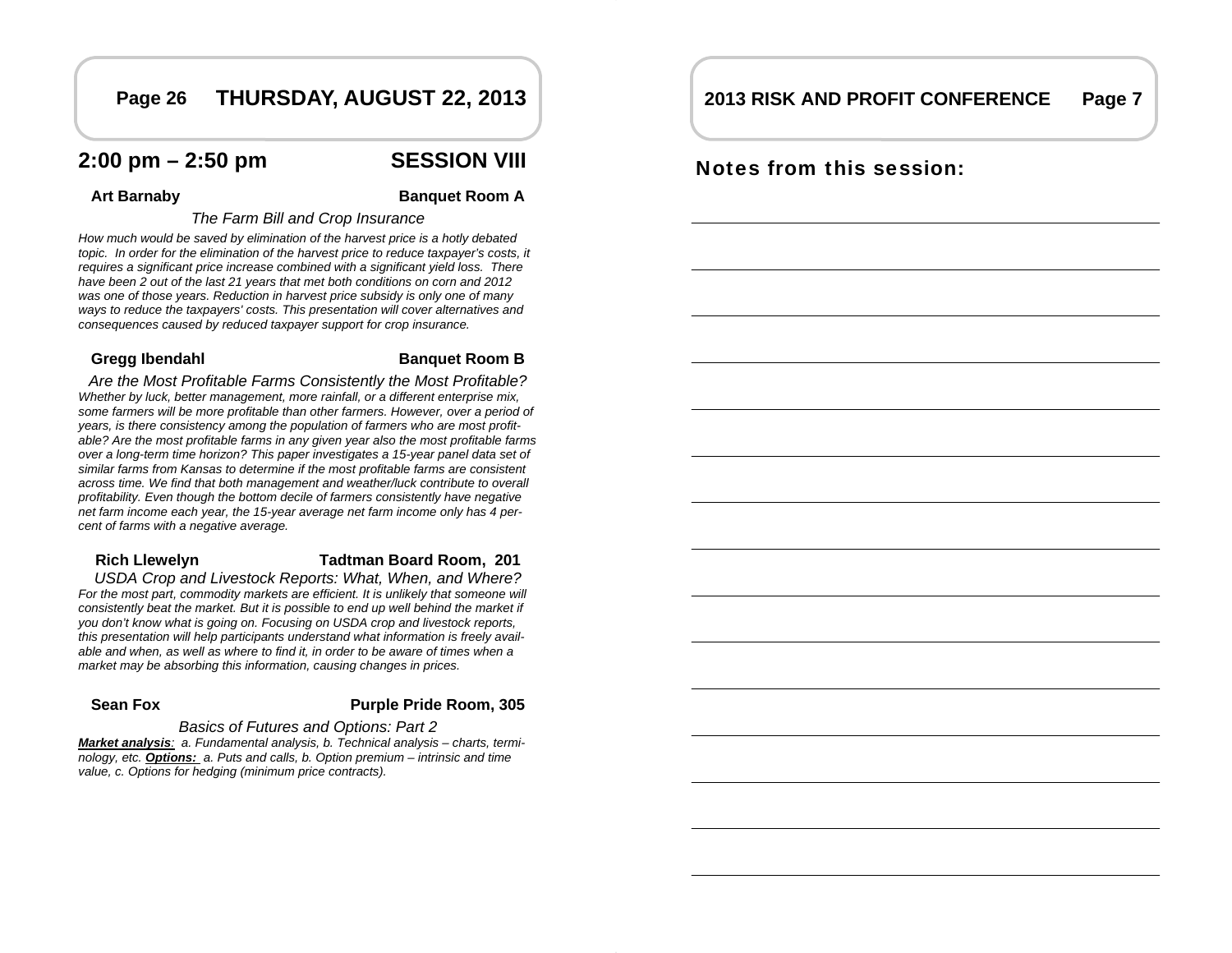## **Page 8 WEDNESDAY, AUGUST 21, 2013**

## **2:00 pm - 2:50 pm SESSION I**



### **Mykel Taylor and Kevin Dhuyvetter Banquet Room A**

*Kansas Land Values -- How Do Survey Values Compare With Transaction Prices?* 

*The session will provide insight into the current cropland and pasture land market in Kansas. Using actual land sales from the Property Valuation Department in Topeka, county-level estimates of land values will be presented. We will also discuss factors driving land values, including parcel size, soil quality rating, timing of sale, and investor -related issues such as interest rates and real estate market liquidity.* 

### **Dan O'Brien Banquet Room B**

*Corn and Grain Sorghum Production Efficiency in Kansas The production and economic efficiency of corn and grain sorghum is a critical issue for Kansas farmers. The results of a study by KSU Agronomists and Ag Economists is discussed, focusing on how corn and grain sorghum compare under irrigated and dryland cropping systems, and under what cropping systems and in what geographic regions of the state that crop producers might prefer one crop or another or both in proportion depending on factors critical to their farming operations.* 

#### **Sean Fox**

#### **Banquet Room C**

*Basics of Futures and Options: Part 1 Futures markets: a. Where they are, contracts traded, months traded, contract specs, volume, open interest, b. Performance guarantee, offsetting – how those work, c. Margin requirements, price limits d. Open outcry vs computer trading. Trading: a. Opening an account, Choosing a broker – local vs online, commissions, b. Types of order: market, limit, stop orders, c. Hedging accts vs Speculation accts (margin and tax implications). Hedging: a. Basis, basis risk, basis patterns, b. Basics of a short (long) hedges, c. Futures vs cash forward contracts d. Hedge-to-arrive (HTA) and basis con-*

#### **Hikaru Peterson**

**Lecture Room, 307** 

#### *Rural Grocery Initiative*

*tracts, e. Marketing alternatives for different price and basis situations.* 

*Rural communities struggle to sustain core economic, nutritional, and civic needs as they battle economic and demographic forces of decline. A central piece of the infrastructure sustaining rural regions is the small-town, independently-owned grocery store. These stores are a vital piece of the local food system, providing a supply of fresh fruits, vegetables, dairy, breads, grains, and meats. They are a cornerstone business functioning as an important part of the economic engine that drives rural regions of our country. These stores are also important community assets, serving as community recruitment and retention tools and functioning as sites where social capital is built. Yet, almost daily, another of these small businesses shuts its doors and calls it quits. The Rural Grocery Initiative at Kansas State University was launched in 1997 to identify and develop models to sustain retail sources of food for rural Kansas citizens. This session will share the Initiative's recent research and outreach efforts and asks the audience to share stories about their community needs.* 

## **2013 RISK AND PROFIT CONFERENCE Page 25**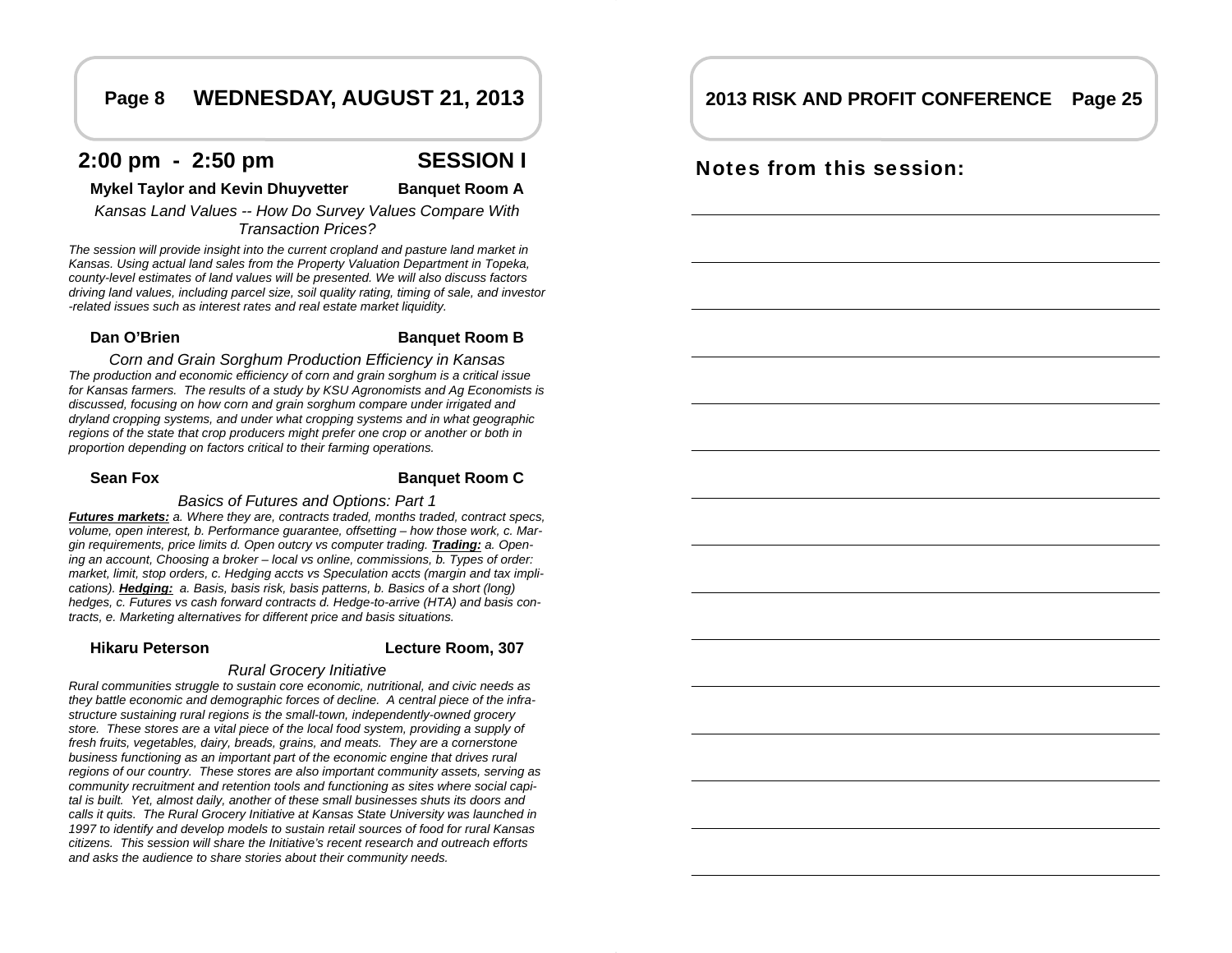## **Page 24 THURSDAY, AUGUST 22, 2013**

## **1:00 pm – 1:50 pm SESSION VII**

**David Kehler Banquet Room A** 

*Pasture Lease Pricing, a Comparison of Methods* 

*This session will provide the opportunity for a discussion of pasture grazing leases. We will discuss and evaluate the different types of leases such as "double – stock", ¾ season, and full season grazing. The various methods of pricing will be presented and discussed. These include per acre, per head and per gain methods. While this discussion focuses on Flint Hills native grazing, the principles apply to all types of pasture.* 

#### **Nathan Hendricks**

## **Banquet Room B**

*World Food Supply and Demand: Historical Perspective & Future Prospects* 

*Global agricultural productivity growth is slowing while the world population is likely to increase from 7 billion to 9 billion by 2050. Meanwhile, meat demand will continue increasing due to rapid economic growth in China and India. In this session, we will*  examine some of these major trends in world supply and demand for food. We will *also place these future prospects in perspective by looking at world supply and demand from 1960-2000, a period where world population doubled from 3 billion to 6 billion and yet supply actually increased faster than demand. An understanding of these global trends in agricultural markets is an important perspective for producers and agribusiness leaders as they make long-run decisions.* 

#### **Glynn Tonsor Tadtman Board Room, 201**

*Tackling Big Issues in the US Cattle Industry: An Interactive 'Clicker Session'* 

*This session will facilitate an open exchange of thoughts and visions on issues facing the U.S. cattle industry. Interaction will be coordinated by attendees using clickers (audience response devices) to indicate their insights into issues including beef demand strength, impact of animal welfare discussions, prospects for domestic herd expansion, etc. The audience's view will be compared with Dr. Tonsor's in an "on the fly" fashion providing a unique opportunity for interested attendees.* 

#### **Sean Fox**

### **Purple Pride Room, 305**

*Basics of Futures and Options: Part 1* 

*Futures markets: a. Where they are, contracts traded, months traded, contract specs, volume, open interest, b. Performance guarantee, offsetting – how those work, c. Margin requirements, price limits d. Open outcry vs computer trading. Trading: a. Opening an account, Choosing a broker – local vs online, commissions, b. Types of order: market, limit, stop orders, c. Hedging accts vs Speculation accts (margin and tax implications). Hedging: a. Basis, basis risk, basis patterns, b. Basics of a short (long) hedges, c. Futures vs cash forward contracts d. Hedge-to-arrive (HTA) and basis contracts, e. Marketing alternatives for different price and basis situations.* 

#### **Brian Briggeman, Chuck Mickelson Lecture Room, 307**

*Risk Rating Kansas Farmer Coops: Application of Moody's Rating Methods Kansas farmer cooperatives are in a period of significant returns as well as heightened risk. Today's inflation adjusted net incomes have soared to the mid-1970s historical highs. But the ride up has not been smooth. Significant fluctuations in commodity prices, weather, and other global factors have contributed to the heightened risks*  faced by farmer cooperative boards and managers. This research aims to quantify *these risks by using the Moody's risk rating methodology. Results suggest that those Kansas farmer cooperatives that generate ample cash flow, not necessarily those that are most profitable, have the most favorable risk rating. In addition, having flexibility in equity redemption plans helps improve a cooperative's risk rating.* 

#### **2013 RISK AND PROFIT CONFERENCEPage 9**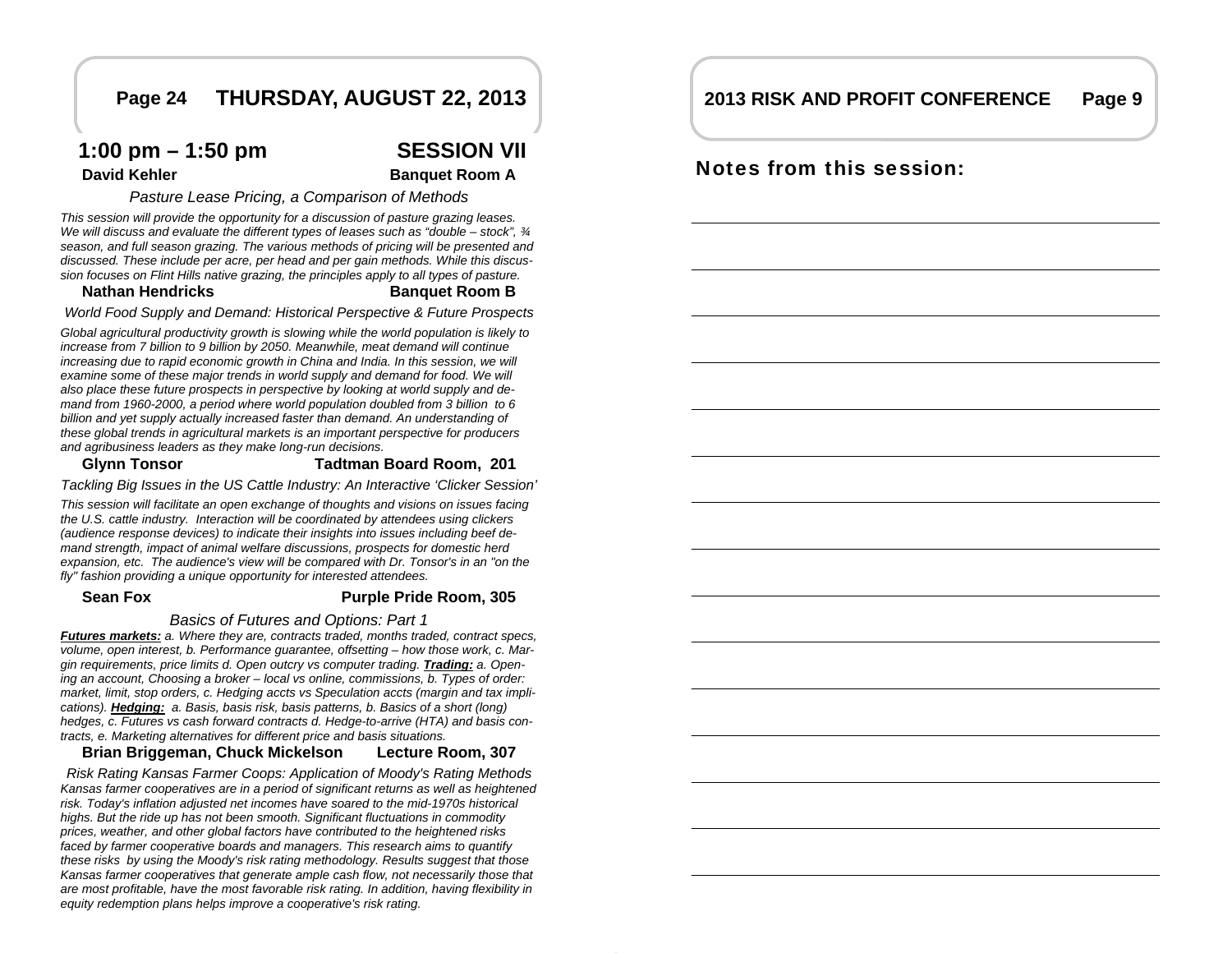## **Page 10 WEDNESDAY, AUGUST 21, 2013**

## **3:00 pm - 3:50 pm SESSION II**

### **Kevin Dhuyvetter and Mykel Taylor Banquet Room A**

*Kansas Rental Values -- What Cash Rent Information is Right?* 

*Beginning in 2009 Kansas Agricultural Statistics (KAS) has surveyed producers and landowners regarding cash rent for crop land and pasture at the county level. This provides much more information than has been available historically (values were only available at the Crop Reporting District level). However, in recent years with land values increasing significantly, the appropriateness of these survey values as a reflection of the current cash rent market has been questioned. In response to this, an alternative method of estimating cash rents for cropland at the county level has been developed. This session will outline the alternative method developed and report on values from the two approaches and discuss reasons as to why they might vary. While a similar type of approach is not currently available for pasture rents, an alternative approach for estimating pasture rents at the county level will also be presented and discussed.* 

#### **Gregg Ibendahl Banquet Room B**

*Are the Most Profitable Farms Consistently the Most Profitable? Whether by luck, better management, more rainfall, or a different enterprise mix, some farmers will be more profitable than other farmers. However, over a period of years, is there consistency among the population of farmers who are most profitable? Are the most profitable farms in any given year also the most profitable farms over a long-term time horizon? This paper investigates a 15-year panel data set of similar farms from Kansas to determine if the most profitable farms are consistent across time. We find that both management and weather/luck contribute to overall profitability. Even though the bottom decile of farmers consistently have negative net farm income each year, the 15-year average net farm income only has 4 percent of farms with a negative average.* 

### **Kent Miller Tadtman Board Room, 201**

#### *Estate Planning: Important Issues*

*Congress finally passed permanent legislation in January 2013 in regards to the Federal Estate Tax Exemption, so farmers finally have direction to complete their estate and transition planning. This session will review the current estate and gift tax rules and present some example estate plans a farmer may want to consider.* 

#### **Sean Fox**

**Banquet Room C** 

#### *Basics of Futures and Options: Part 2*

*Market analysis: a. Fundamental analysis, b. Technical analysis – charts, terminology, etc. Options: a. Puts and calls, b. Option premium – intrinsic and time value, c. Options for hedging (minimum price contracts).* 

## **Rich Llewelyn Lecture Room, 307**

*USDA Crop and Livestock Reports: What, When, and Where?*  For the most part, commodity markets are efficient. It is unlikely that someone will *consistently beat the market. But it is possible to end up well behind the market if you don't know what is going on. Focusing on USDA crop and livestock reports, this presentation will help participants understand what information is freely available and when, as well as where to find it, in order to be aware of times when a market may be absorbing this information, causing changes in prices.* 

## **2013 RISK AND PROFIT CONFERENCE Page 23**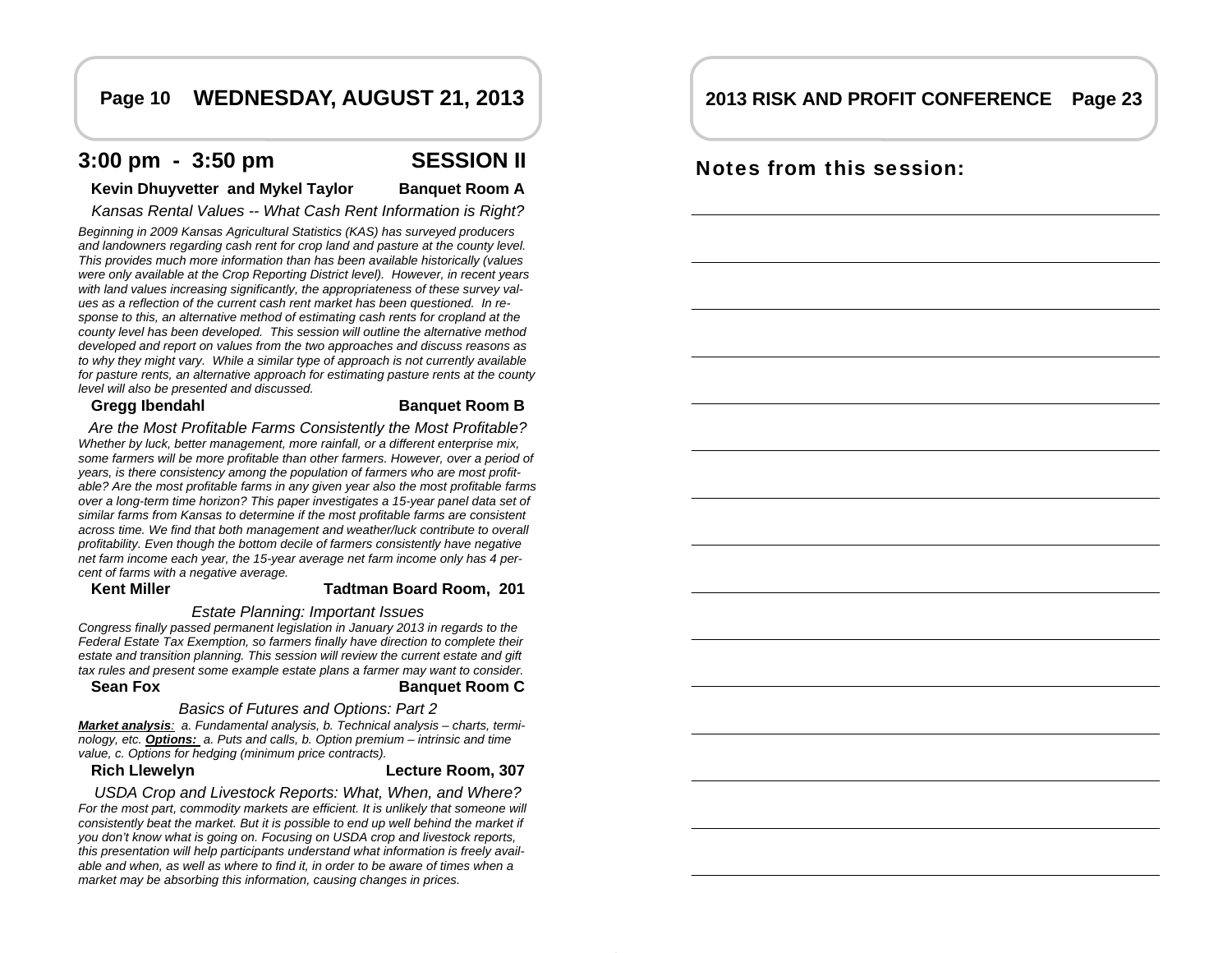## **Page 22 THURSDAY, AUGUST 22, 2013**

## **11:10 am – 12:00 pm SESSION VI Kevin Dhuyvetter and Mykel Taylor Banquet Room A**

*Kansas Rental Values -- What Cash Rent Information is Right?* 

*Beginning in 2009 Kansas Agricultural Statistics (KAS) has surveyed producers and landowners regarding cash rent for crop land and pasture at the county level. This provides more information than has been available historically (only Crop Reporting District level). However, with land values increasing significantly recently, the appropriateness of these survey values for the current cash rent market has been questioned. In response, an alternative method of estimating cash rents for cropland at the county level has been developed. This session outlines the alternative method and reports on values from both approaches and discusses reasons why they might vary. While a similar type of approach is not currently available for pasture rents, an alternative approach for estimating pasture rents at the county level will also be presented and discussed.* 

**Bryan Schurle Banquet Room B** 

### *Strategic Risk Management*

*South-central Kansas has experienced a recent boom in the amount of land being leased for oil and gas production. New horizontal drilling techniques have made the area very attractive to the major oil companies. This interest seems to be spreading throughout much of Kansas. In this session, we will discuss the types of leases you may encounter in terms of bonus payments and royalty percentages. We will also cover the significant legal provisions you should consider to be included in your lease to protect against damages to farm land, cattle grazing issues, and surface water rights. Finally we provide an overview of income tax implications of an oil and gas lease bonus payment and the royalty interest you may derive from production if the drilling is successful* 

### **Glynn Tonsor Tadtman Board Room, 201**

*US Beef Demand: Recent Project Synthesis and Views on the Next 10 Years* 

*This session will overview findings and implications of a recently completed domestic beef demand project. Discussion will cover the relative impact of different demand drivers and feasibility of the industry influencing these drivers.* 

#### **Orlen Grunewald**

**Purple Pride Room, 305** 

#### *Short-Dated Corn and Soybean Options*

*Short-dated crop options provide a shorter tenor alternative for hedging corn and soybeans. Short-dated crop options offer enhanced hedging flexibility during the growing season. Because these options expire earlier than the traditional options, they allow hedgers to manage risk and take advantage of hedging opportunities at a lower cost.* 

#### **Brian Briggeman, Chuck Mickelson Lecture Room, 307**

*Risk Rating Kansas Farmer Coops: Application of Moody's Rating Methods Kansas farmer cooperatives are in a period of significant returns as well as heightened risk. Today's inflation adjusted net incomes have soared to the mid-1970s historical highs. But the ride up has not been smooth. Significant fluctuations in commodity prices, weather, and other global factors have contributed to the heightened risks faced by farmer cooperative boards and managers. This research aims to quantify these risks by using the Moody's risk rating methodology. Results suggest that those Kansas farmer cooperatives that generate ample cash flow, not necessarily those that are most profitable, have the most favorable risk rating. In addition, having flexibility in equity redemption plans helps improve a cooperative's risk rating.* 

### **2013 RISK AND PROFIT CONFERENCE Page 11**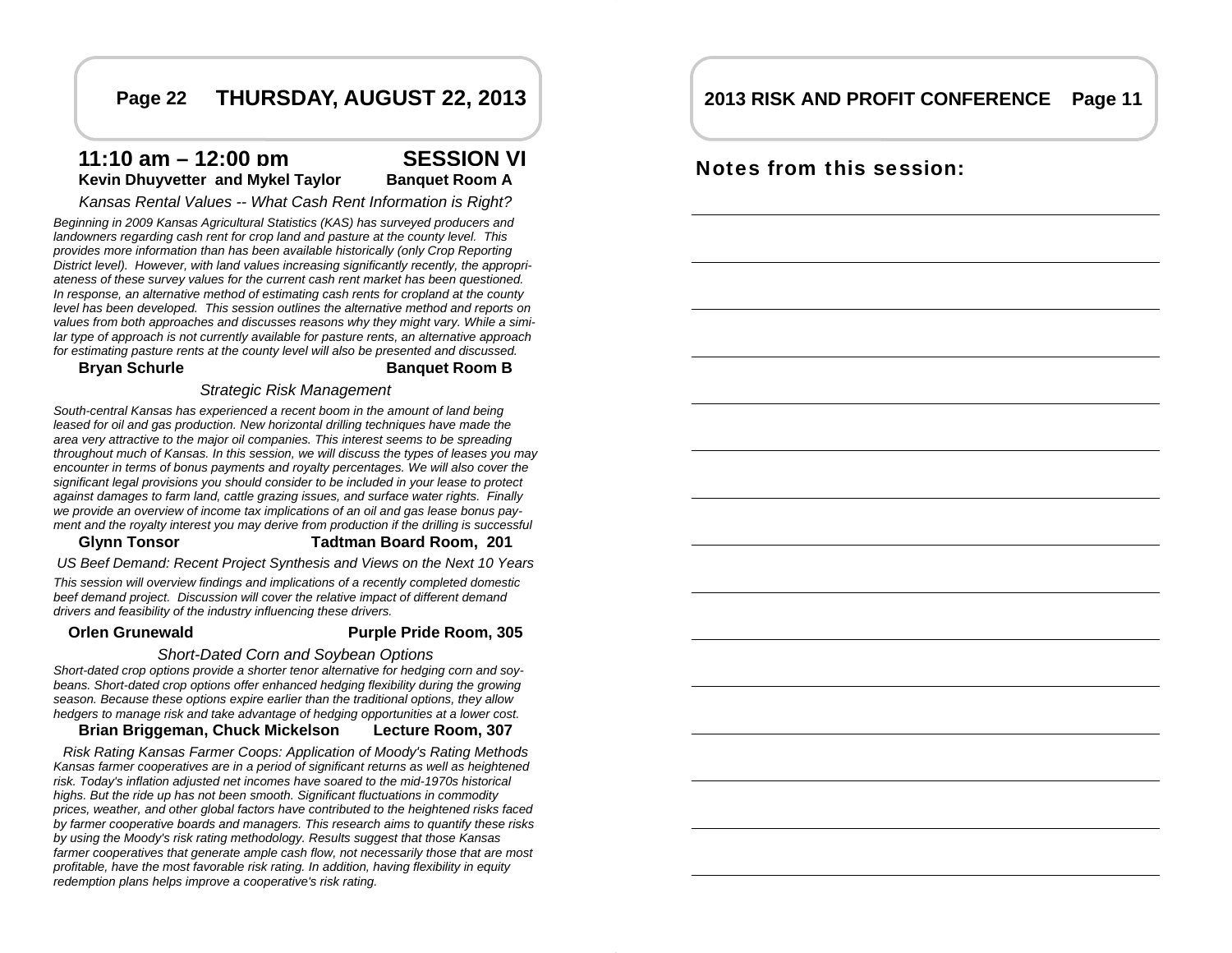## **Page 12 WEDNESDAY, AUGUST 21, 2013**

## **4:00 pm - 4:50 pm SESSION III**

### **David Kehler Banquet Room A**

*Pasture Lease Pricing, a Comparison of Methods* 

*This session will provide the opportunity for a discussion of pasture grazing leases. We will discuss and evaluate the different types of leases such as "double – stock", ¾ season, and full season grazing. The various methods of pricing will be presented and discussed. These include per acre, per head and per gain methods. While this discussion while focus on Flint Hills native grazing, the principles will apply to all types of pasture.* 

### **Dan O'Brien Banquet Room B**

*Corn and Grain Sorghum Production Efficiency in Kansas The production and economic efficiency of corn and grain sorghum is a critical issue for Kansas farmers. The results of a study by KSU Agronomists and Ag Economists is discussed, focusing on how corn and grain sorghum compare under irrigated and dryland cropping systems, and under what cropping systems and in what geographic regions of the state that crop producers might prefer one crop or another or both in proportion depending on factors critical to their farming operations.* 

### **Clay Simons Tadtman Board Room, 201**

*There's More to an Estate Plan Than a Will or Trust* 

*Agricultural production is an asset intensive business, and farm and ranch families generally accumulate substantial estates over their careers. While an understanding of the legal aspects of an estate plan is important, there are a variety of issues that families should consider before they visit their lawyer and draw up an estate plan. This session explores many of these issues including having an accurate inventory of assets, the differing goals of spouses, treatment of on farm and off farm heirs and the importance of family communications.* 

#### **Joe Arata**

### **Banquet Room C**

*Investing 101 and Why Economists Drive Dodge Darts* 

*Economic financial theory is based in part on the theories that include the Efficient Market Hypothesis, Random Walk theory and others that are manifestly false and incorrect.* 

### **Bill Golden**

#### **Lecture Room, 307**

*Economic Impacts of Ogallala Aquifer Depletion in West-Central Kansas* 

*Between 1990 and 2005, Groundwater Management District #1 experienced a reduction in irrigated crop acres of approximately 44,500 acres or16.6%. The purpose of this research was to estimate the economic impact associated with this reduction on the producer and regional economy. The preliminary results suggest that the reduction in irrigated acres occurred gradually enough to allow producers and communities to mitigate possible losses in revenues. Evidence suggests that rapid adoption of more efficient irrigation technology allowed irrigated crop producers to maintain profitability by shifting to a higher valued crop mix. Comparisons of farm revenue, farm labor, and total wages in the community suggest that relative to Groundwater Management District #4, Groundwater Management District #1 experienced limited negative economic impacts.* 

## **2013 RISK AND PROFIT CONFERENCE Page 21**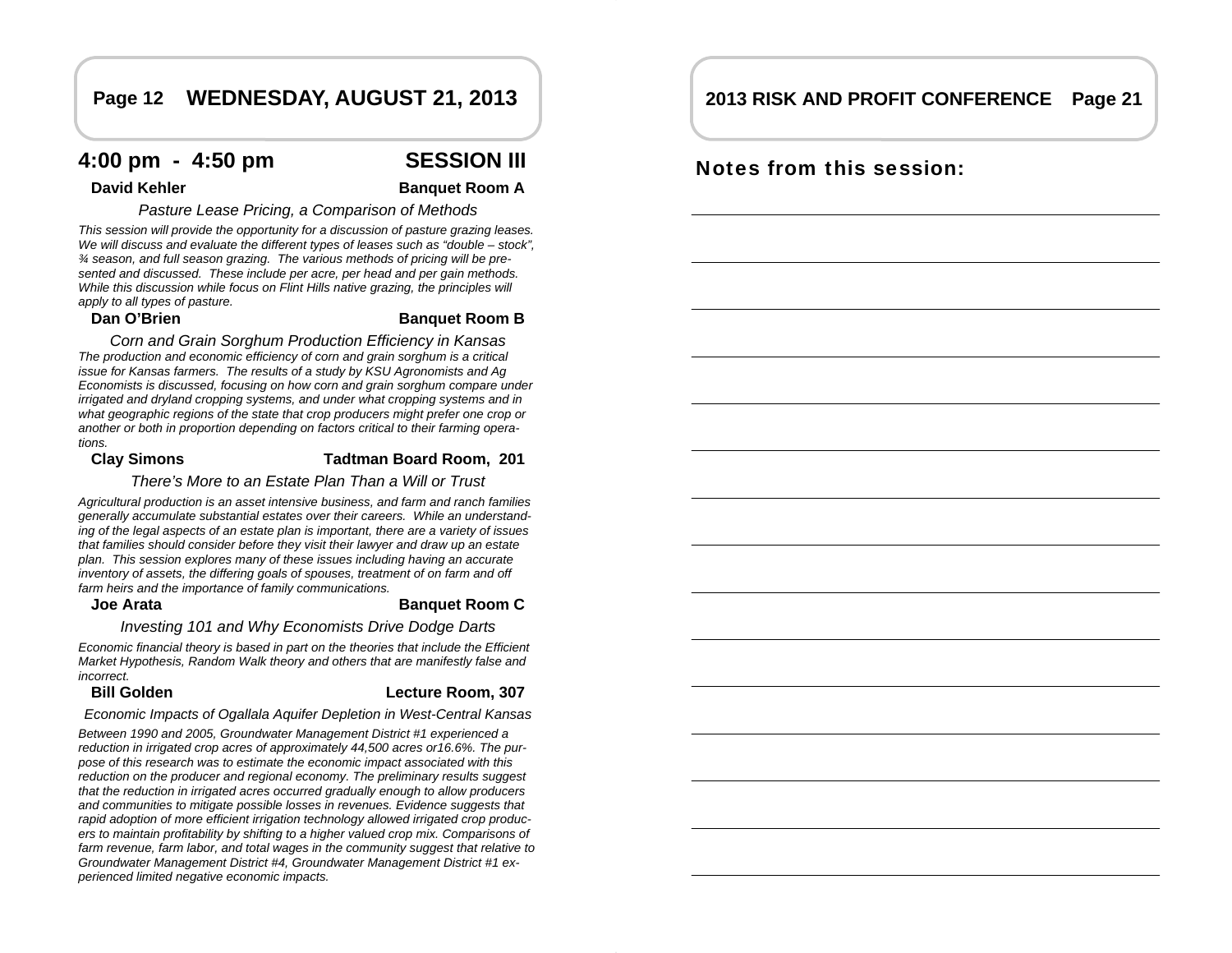## **Page 20 THURSDAY, AUGUST 22, 2013**

## **10:10 am – 11:00 am SESSION V**

### **Mykel Taylor and Kevin Dhuyvetter Banquet Room A**

*Kansas Land Values -- How Do Survey Values Compare With Transaction Prices?* 

*The session will provide insight into the current cropland and pasture land market in Kansas. Using actual land sales from the Property Valuation Department in Topeka, county-level estimates of land values will be presented. We will also discuss factors driving land values, including parcel size, soil quality rating, timing of sale, and investorrelated issues such as interest rates and real estate market liquidity.* 

### **Nathan Hendricks**

#### **Banquet Room B**

*World Food Supply and Demand: Historical Perspective and Future Prospects* 

*Global agricultural productivity growth is slowing while the world population is likely to increase from 7 billion to 9 billion by 2050. Meanwhile, meat demand will continue increasing due to rapid economic growth in China and India. In this session, we will examine some of these major trends in world supply and demand for food. We will also place these future prospects in perspective by looking at world supply and demand from 1960-2000, a period where world population doubled from 3 billion to 6 billion and yet supply actually increased faster than demand. An understanding of these global trends in agricultural markets is an important perspective for producers and agribusiness leaders as they make long-run decisions.* 

### **Clay Simons Tadtman Board Room, 201**

### *There's More to an Estate Plan Than a Will or Trust*

*Agricultural production is an asset intensive business, and farm and ranch families generally accumulate substantial estates over their careers. While an understanding of the legal aspects of an estate plan is important, there are a variety of issues that families should consider before they visit their lawyer and draw up an estate plan. This session explores many of these issues including having an accurate inventory of assets, the differing goals of spouses, treatment of on farm and off farm heirs and the importance of family communications.* 

#### **Joe Arata**

#### **Purple Pride Room, 305**

### *Investing 101 and Why Economists Drive Dodge Darts*

*Economic financial theory is based in part on the theories that include the Efficient Market Hypothesis, Random Walk theory and others that are manifestly false and incorrect.* 

#### **Bill GoldenLecture Room, 307**

*Economic Impacts of Ogallala Aquifer Depletion in West-Central Kansas* 

*Between 1990 and 2005, Groundwater Management District #1 experienced a reduction in irrigated crop acres of approximately 44,500 acres or16.6%. The purpose of this research was to estimate the economic impact associated with this reduction on the producer and regional economy. The preliminary results suggest that the reduction in irrigated acres occurred gradually enough to allow producers and communities to mitigate possible losses in revenues. Evidence suggests that rapid adoption of more efficient irrigation technology allowed irrigated crop producers to maintain profitability by shifting to a higher valued crop mix. Comparisons of farm revenue, farm labor, and total wages in the community suggest that relative to GMD #4, GMD #1 experienced limited negative economic impacts.* 

## **2013 RISK AND PROFIT CONFERENCE Page 13**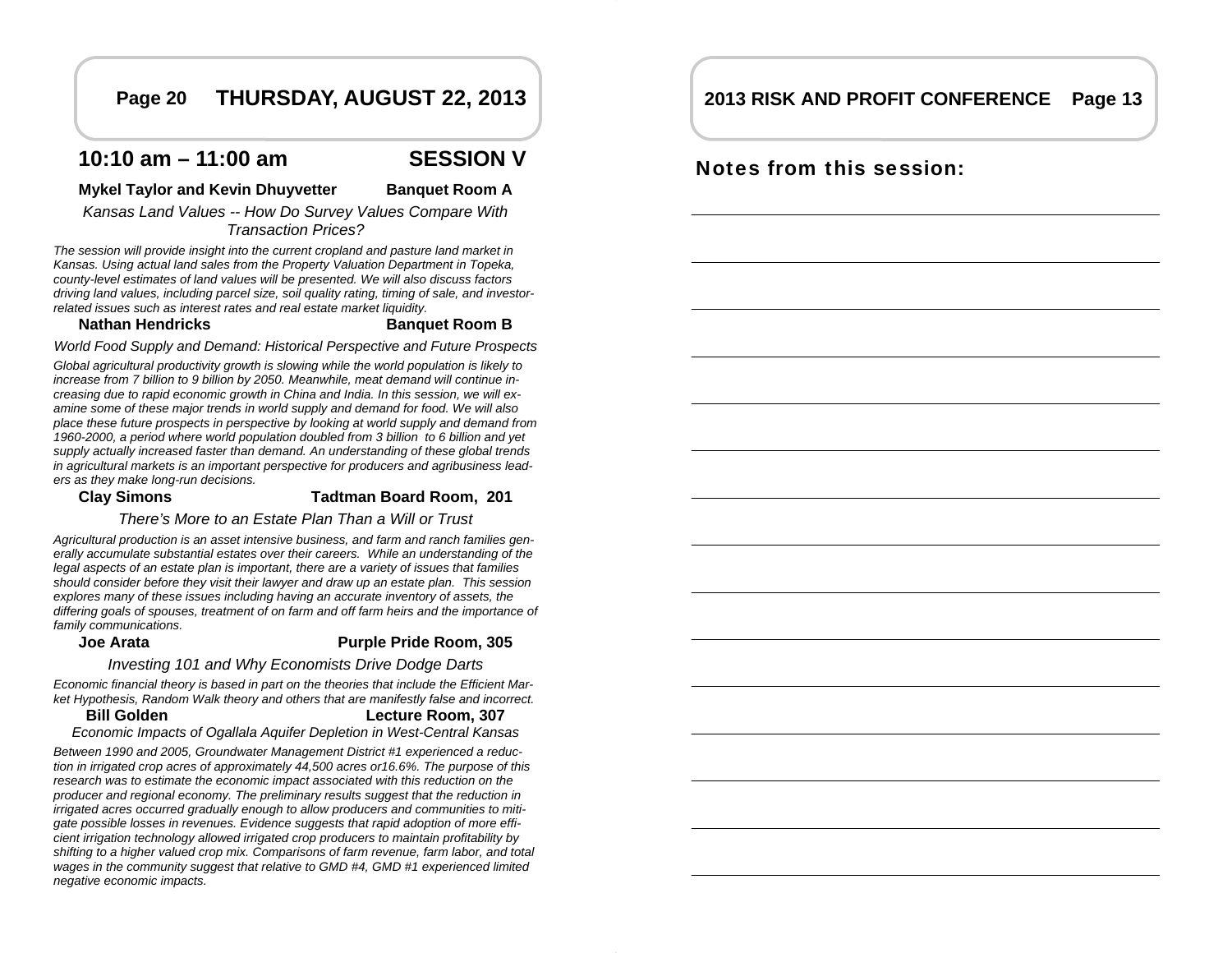## **Page 14 WEDNESDAY, AUGUST 16, 2013**

## **6:45 pm – 8:00 pm EVENING SESSION "A Conversation With A Kansas Producer***"*

## **Summary**

In an interview format with Eric Atkinson from the K-State Radio Network (KSRN), Terry Kastens, from Herndon, KS will discuss some things that have helped him be successful in his operation.



**Terry Kastens** is an emeritus professor and was an extension agricultural economist from 1995-2009 at Kansas State University in Manhattan, Kansas. He holds a B.A. in Economics from the University of Kansas and a Ph.D. in Agricultural Economics from Kansas State University. He

currently is actively involved in the family farming operation in northwest Kansas, a farm that continues to be a pioneer in researching and adopting technologies such as no-till and precision agriculture. While at K-State Kastens' goal was to increase the profitability of those involved in production agriculture, especially in crops production. His main areas of emphasis were land ownership and leasing, machinery management, and technology adoption. But, land issues comprised the majority of his time. He retains these interests today. Hardly a week passes when he is not involved with negotiating arrangements between landowners and tenants, or in land purchase or land sale issues and questions.

## **2013 RISK AND PROFIT CONFERENCE Page 19**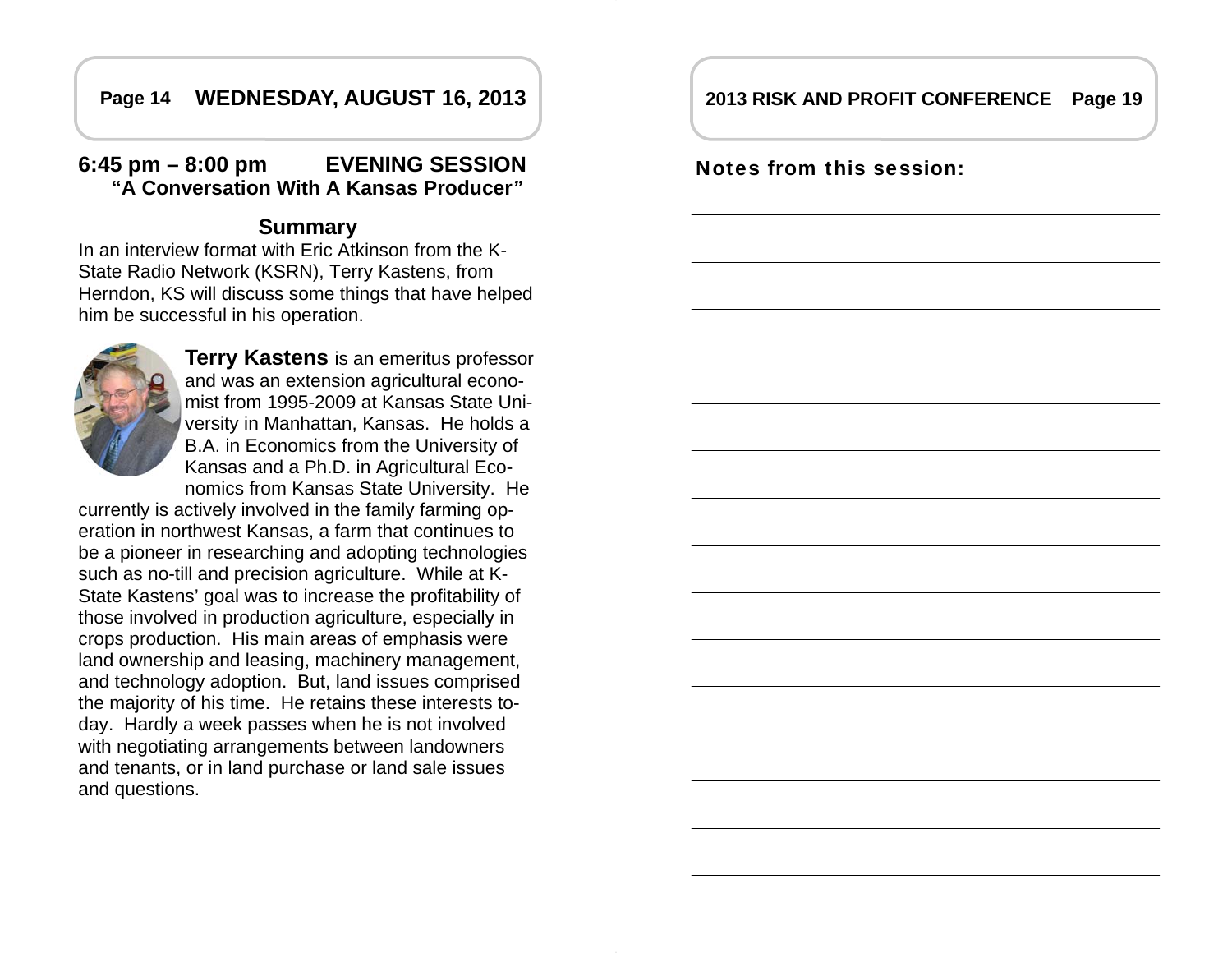## **Page 18 THURSDAY, AUGUST 22, 2013**

## **9:10 am – 10:00 am SESSION IV**

Art Barnaby **Banquet Room A** 

### *The Farm Bill and Crop Insurance*

*How much would be saved by elimination of the harvest price is a hotly debated topic. In order for the elimination of the harvest price to reduce taxpayer's costs, it requires a significant price increase combined with a significant yield loss. There have been 2 out of the last 21 years that met both conditions on corn and 2012 was one of those years. Reduction in harvest price subsidy is only one of many ways to reduce the taxpayers' costs. This presentation will cover alternatives and consequences caused by reduced taxpayer support for crop insurance.* 

**Bryan Schurle Banquet Room B** 

#### *Strategic Risk Management*

*South-central Kansas has experienced a recent boom in the amount of land being leased for oil and gas production. New horizontal drilling techniques have made the area very attractive to the major oil companies. This interest seems to be spreading throughout much of Kansas. In this session, we will discuss the types of leases you may encounter in terms of bonus payments and royalty percentages. We will also cover the significant legal provisions you should consider to be included in your lease to protect against damages to farm land, cattle grazing issues, and surface water rights. Finally we will give you an overview of the income tax implications of an oil and gas lease bonus payment and the royalty interest you may derive from production if the drilling is successful* 

## **Kent Miller Compared Tadtman Board Room, 2011**

*Estate Planning: Important Issues* 

*Congress finally passed permanent legislation in January 2013 in regards to the Federal Estate Tax Exemption, so farmers finally have direction to complete their estate and transition planning. This session will review the current estate and gift tax rules and present some example estate plans a farmer may want to consider.* 

#### **Orlen Grunewald**

**Purple Pride Room, 305** 

### *Short-Dated Corn and Soybean Options*

*Short-dated crop options provide a shorter tenor alternative for hedging corn and soybeans. Short-dated crop options offer enhanced hedging flexibility during the growing season. Because these options expire earlier than the traditional options, they allow hedgers to manage risk and take advantage of hedging opportunities at a relatively lower cost.* 

### **Hikaru Peterson**

### **Lecture Room, 307**

#### *Rural Grocery Initiative*

*Rural communities struggle to sustain core economic, nutritional, and civic needs as they battle economic and demographic forces of decline. A central piece of the infrastructure sustaining rural regions is the small-town grocery store. These stores are a vital piece of the local food system, providing a supply of fresh fruits, vegetables, dairy, breads, grains, and meats. These stores are also important community assets. Yet, almost daily, another of these small businesses shuts its doors and calls it quits. The Rural Grocery Initiative at Kansas State University was launched in 1997 to identify and develop models to sustain retail sources of food for rural Kansas citizens. This session will share the Initiative's recent research and outreach efforts and asks the audience to share stories about their community needs.* 

## **2013 RISK AND PROFIT CONFERENCE Page 15**